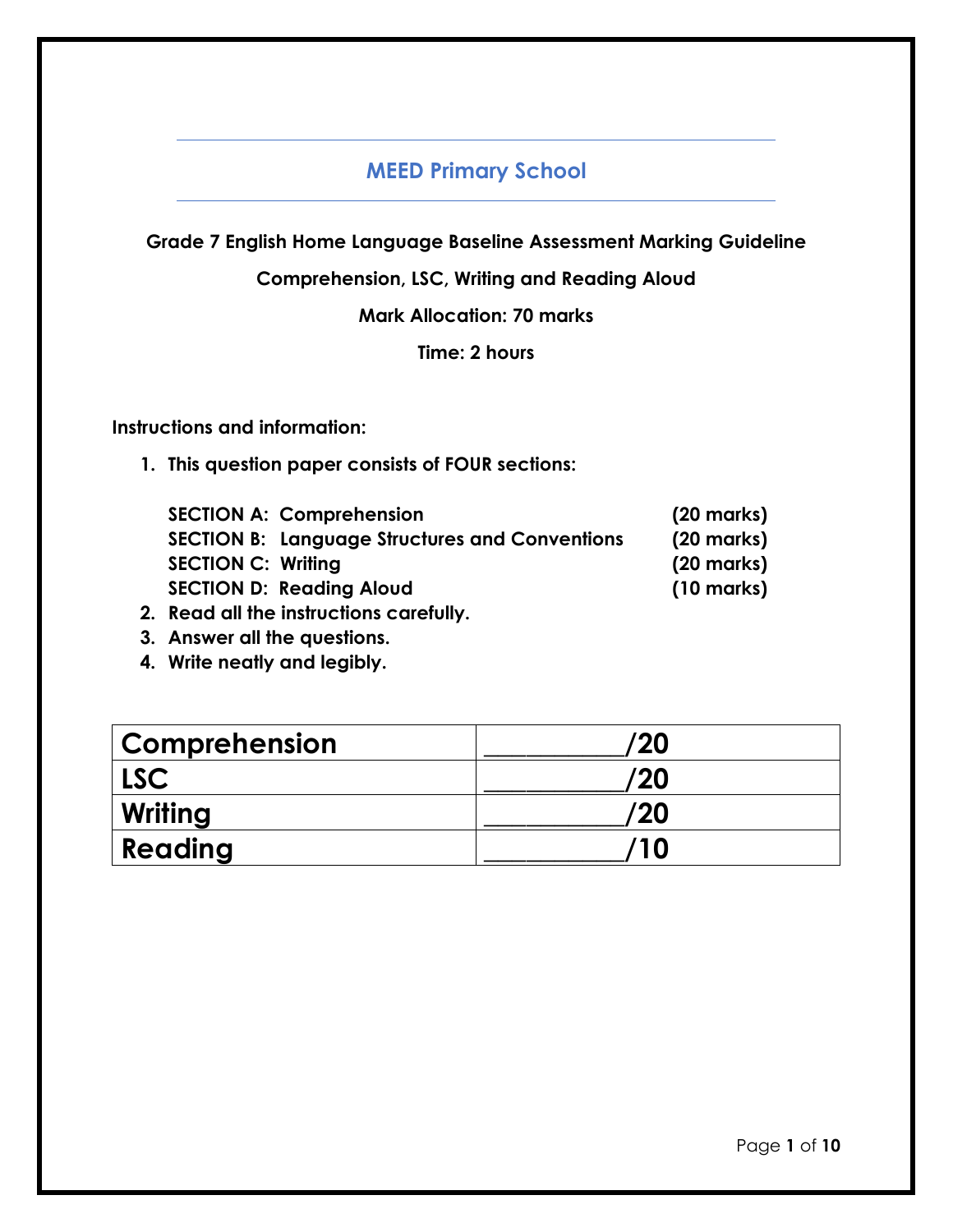#### **SECTION A: COMPREHENSION (20 MARKS)**

#### **QUESTION 1: READING FOR MEANING AND UNDERSTANDING**

**TEXT A**

1

7

9

**Read the story and then answer the questions that follow.**

An African Folktale

Every country has its tales and this one comes from East Africa. It is the story of the maskini and the tajiri.

 $\mathcal{L}$ Every evening, the tajiri, or rich man, sat down to a hearty meal prepared for him in his own kitchen. The food that was left over would have been enough to feed a whole family, but the tajiri was extremely stingy. The leftovers from his table went to fatten his pigs so he would have the benefit of them later.

3 The maskini, or poor man, lived a simple life. He owned a goat that gave him milk and cheese, but his evening meal was usually nothing more than a bowl of porridge. However, he had found a way to make it more enjoyable.

4 He would eat his meal while hiding outside the tajiri's kitchen, where wonderful smells came wafting through the open window. These smells made the maskini's mouth water and the porridge then seemed like a feast.

- 5 One evening, the tajiri decided to take a walk in his garden to work up an appetite before his dinner. He saw the maskini sitting outside his kitchen window.
- 6 As the tajiri watched, he saw the maskini inhale deeply and a blissful look came over his face. How dare he help himself to my smells, thought the tajiri, and he ordered his servants to seize the maskini and escort him to the village jail.

A few days later, the maskini was summoned before the court that met weekly in the village centre, where the case would be decided on its merits.

8 The tajiri explained that the smells from his kitchen belonged to him, and the maskini was depriving him of them. As payment, he demanded the maskini's goat, which was the only thing he owned. When asked to respond, the maskini, looking very forlorn, could only stare at the ground and shuffle his feet, afraid to speak.

The village elders, who had been hearing the case, now withdrew to the shade of the of a nearby baobab tree. After a brief discussion, the village chief came forward and addressed the crowd.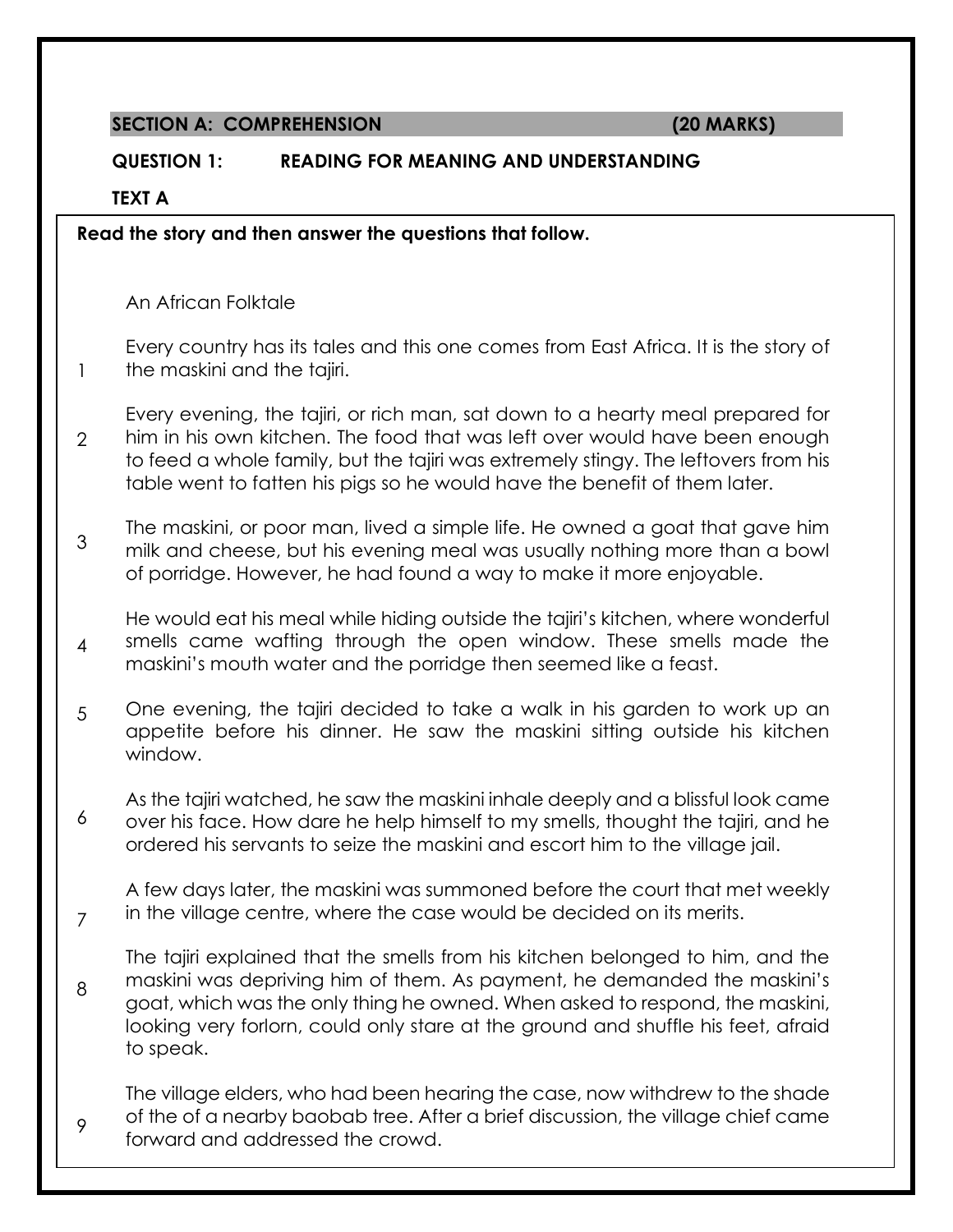- 10 "The maskini helped himself to the smells from the tajiri's kitchen," she said. "However, he did not receive any food from him. We have concluded therefore, that the tajiri should not be given the goat. However, in fairness to him, we believe that he should have the right to smell the maskini's goat whenever he wants."
- 11 The tajiri was furious and left without saying a word. The people of the village approved the court's decision because they felt that justice had been served.

*Source: www.lessonlogic.com*

### **Answer the following questions in sentences unless stated otherwise.**

1.1 Which continent is this story from? Only write down the name. (1)

### **Africa**

1.2 Name one difference between the maskini and tajiri as described in the story. (2)

**The maskini was a poor man and lived a simple life and the tajiri was a wealthy man and lived a lavish life.** 

1.3 The story says that the tajiri was stingy. Give an example from the story to prove this statement. (1)

## **When he had leftovers, he gave it to his pigs so that he could benefit from it.**

1.4 Explain what the maskini did to make his meals more enjoyable. (2)

**He would sit outside the kitchen and smell the delicious odours coming from the tajiri's kitchen. It would make his food taste better.** 

1.5. How did the tajiri know that the maskini was enjoying the smells from kitchen? (1)

## **He saw the expression on the maskini's face.**

1.6 Explain the meaning of the following sentence, from paragraph 5, in your own words: On*e evening, the tajiri decided to take a walk in his garden to work up an appetite for dinner.* (2)

**It means that he was not really hungry, but he decided to walk around in order to increase his appetite so that he could enjoy his food even more.**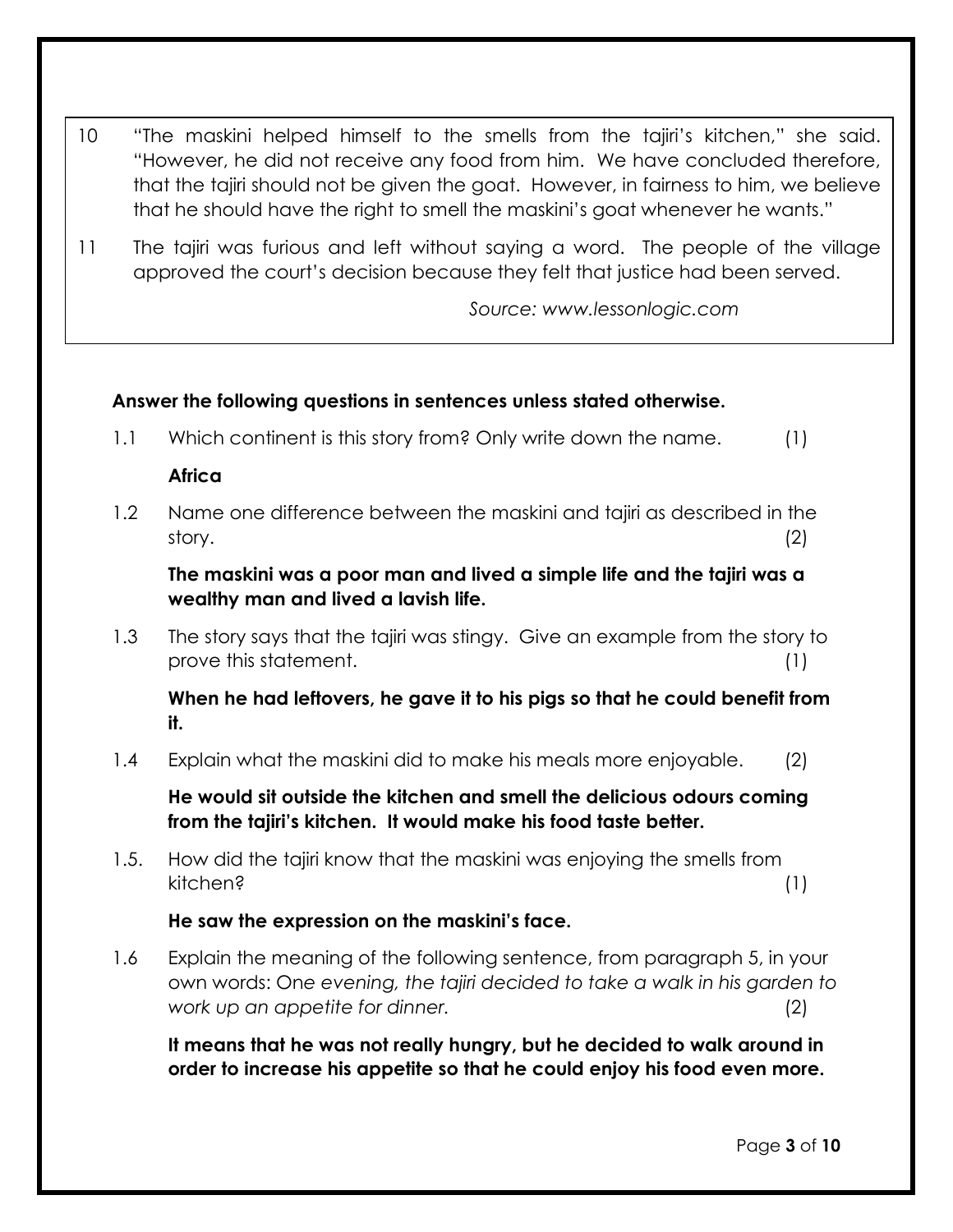1.7 State two reasons why the maskini had to go to court. (2)

## **He was accused of stealing the tajiri's smells of the fragrant food and the tajiri made a case against him.**

1.8 Was the maskini able to effectively defend himself in court? Quote a sentence from paragraph 8 to substantiate your answer. (2)

**No. "**When asked to respond, the maskini, looking very forlorn, could only stare at the ground and shuffle his feet, afraid to speak."

1.9 What type of person, do you think, is best suited to become one of the village elders? (1)

**It must be a person that is very wise or fair.** 

1.10 Why did the village chief rule in favour of the maskini? (2)

**The maskini did not really steal anything and therefore had done nothing that he was accused of doing.** 

#### **TEXT B**

**Look at the advertisement and answer question 1.10.**



Page **4** of **10**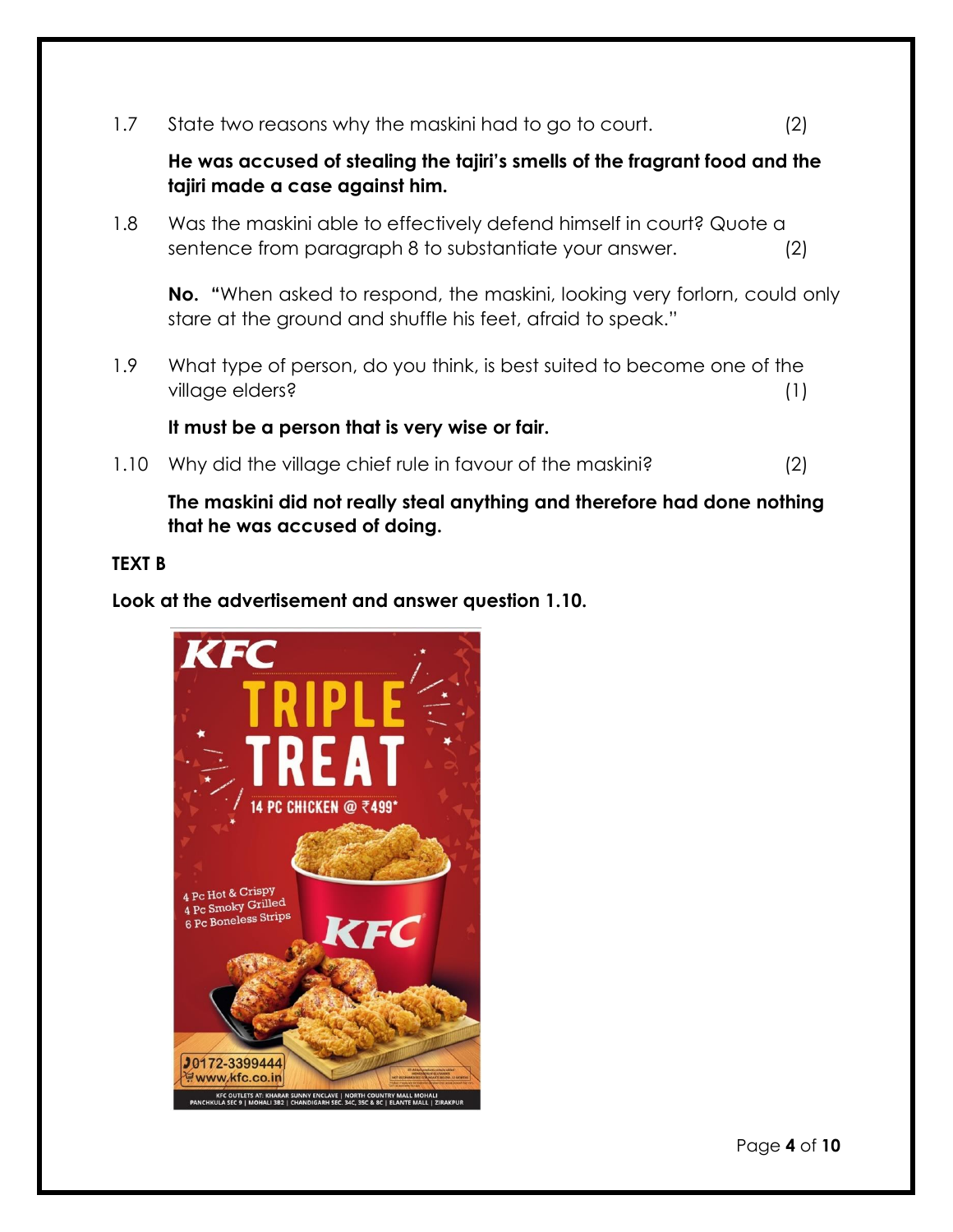| 1.10             | What number does the word triple refer to?                             | (1) |
|------------------|------------------------------------------------------------------------|-----|
|                  | three                                                                  |     |
| 1.11             | What product is advertised in this advertisement?                      | (1) |
|                  | They are advertising chicken from KFC.                                 |     |
| 1.12             | Do you think this advertisement is aimed at individuals or a group of  |     |
|                  | people? Give a reason for your answer.                                 | (2) |
|                  | It could be a group of people because there are fourteen pieces of     |     |
|                  | chicken advertised.                                                    |     |
|                  | It could be an individual because the chicken portions are very small. |     |
|                  | SECTION B: LANGUAGE STRUCTURES AND CONVENTIONS<br>$(20$ MARKS)         |     |
|                  | Read the following passage and answer the questions that follow.       |     |
|                  | Question 2: Answer the following questions.                            |     |
| 2.1              | Find a synonym in paragraph 8 for the word:                            | (1) |
|                  | respond<br>answer -                                                    |     |
| $2.2\phantom{0}$ | Find an antonym in paragraph 6 for the word:                           | (1) |
|                  | release -<br>seize                                                     |     |
| 2.3              | Write the sentence below in <b>indirect speech.</b>                    | (3) |
|                  | "The smells from the kitchen belongs to me," said the tajiri.          |     |
|                  | The tajiri said that the smells from the kitchen belonged to him.      |     |
| 2.4              | Underline one adjective in the sentence below.                         | (1) |
|                  | The $wise$ elders withdrew to the $big$ tree.                          |     |
|                  | Only allocate one mark even if both options are underlined.            |     |
| 2.5              | Circle the subject and underline the predicate in the following        |     |
|                  | sentence.                                                              | (2) |
|                  | The maskini (subject) lived a simple life. (predicate)                 |     |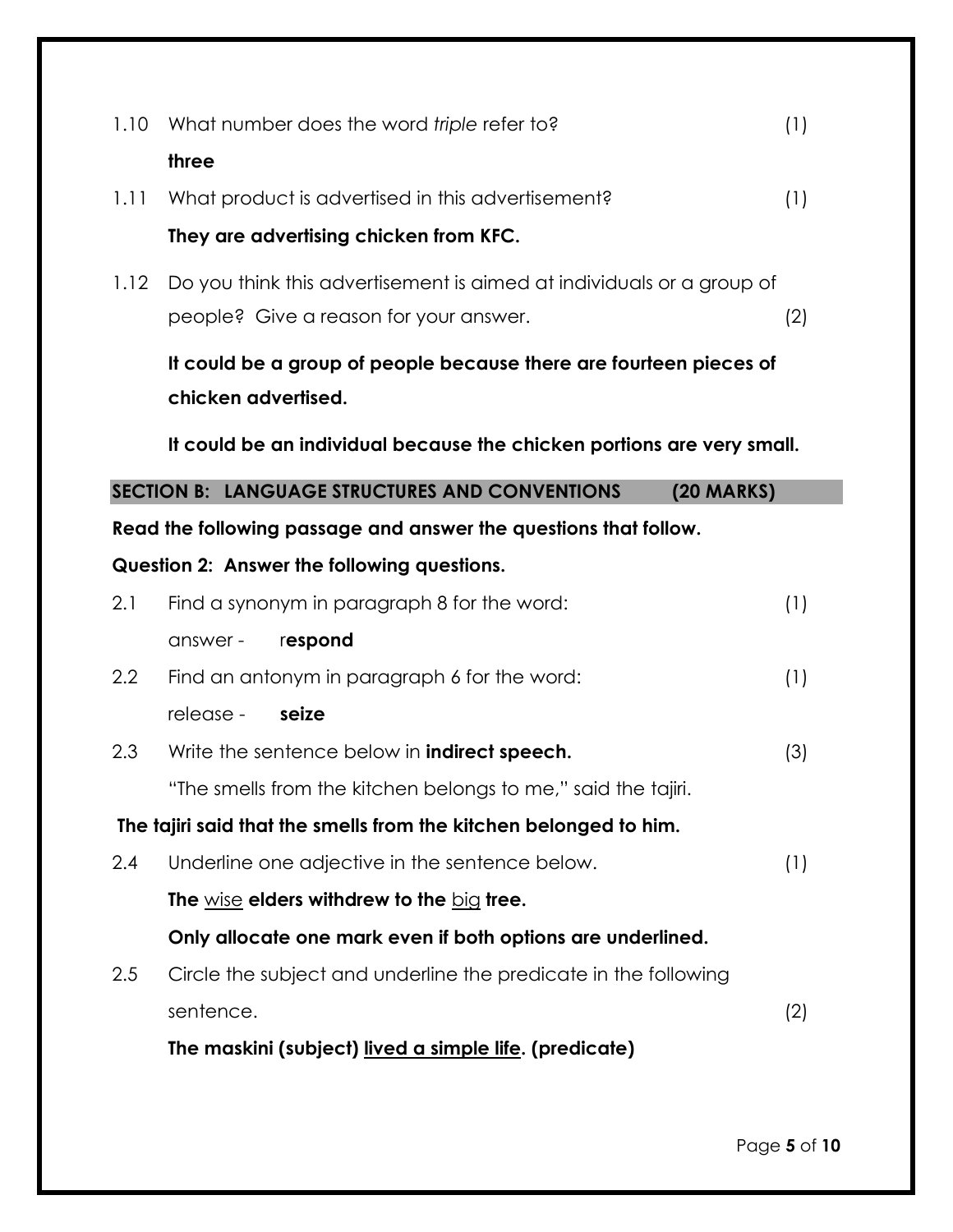| 2.6  | Underline the gerund in the following sentence.                                                                                                        | (1) |
|------|--------------------------------------------------------------------------------------------------------------------------------------------------------|-----|
|      | Everybody enjoys smelling wonderful wafts of fragrant chicken.                                                                                         |     |
| 2.7  | Join the two simple sentences using the conjunction written within<br>brackets.                                                                        | (2) |
|      | The people of the village approved the court's decision because $\forall$ the $\forall$<br>people of the village felt justice had been done. (because) |     |
| 2.8  | If the sentence, "The elders are intelligent." is an example of a statement,<br>what type of sentence is "Get away from my window!"?                   | (1) |
|      | question sentence                                                                                                                                      |     |
| 2.9  | Rewrite the following sentence in the future continuous tense.                                                                                         | (2) |
|      | The tajiri will be $\sqrt{$ ordering $\sqrt{ }$ his servants to seize the maskini.                                                                     |     |
|      |                                                                                                                                                        |     |
|      |                                                                                                                                                        |     |
|      |                                                                                                                                                        |     |
| 2.10 | List the adverbs found in the sentence below.                                                                                                          | (2) |
|      | Yesterday, the court met outside the village where the urgent case would                                                                               |     |
|      |                                                                                                                                                        |     |
|      | be decided on its merits.                                                                                                                              |     |
|      | Adverb of place outside<br>a)                                                                                                                          |     |
|      | Adverb of time yesterday<br>b)                                                                                                                         |     |
| 2.11 | Complete the following sentence by filling in the missing prepositions.                                                                                | (2) |
|      | Village animals roam around in the village in search $of$                                                                                              |     |
|      | food.                                                                                                                                                  |     |
| 2.12 | Write the correct form of the underlined adjective in the following<br>sentence.                                                                       |     |
|      | The tajiri's pigs are much bigger than the maskini's goat.                                                                                             | (1) |
|      | bigger                                                                                                                                                 |     |

Page **6** of **10**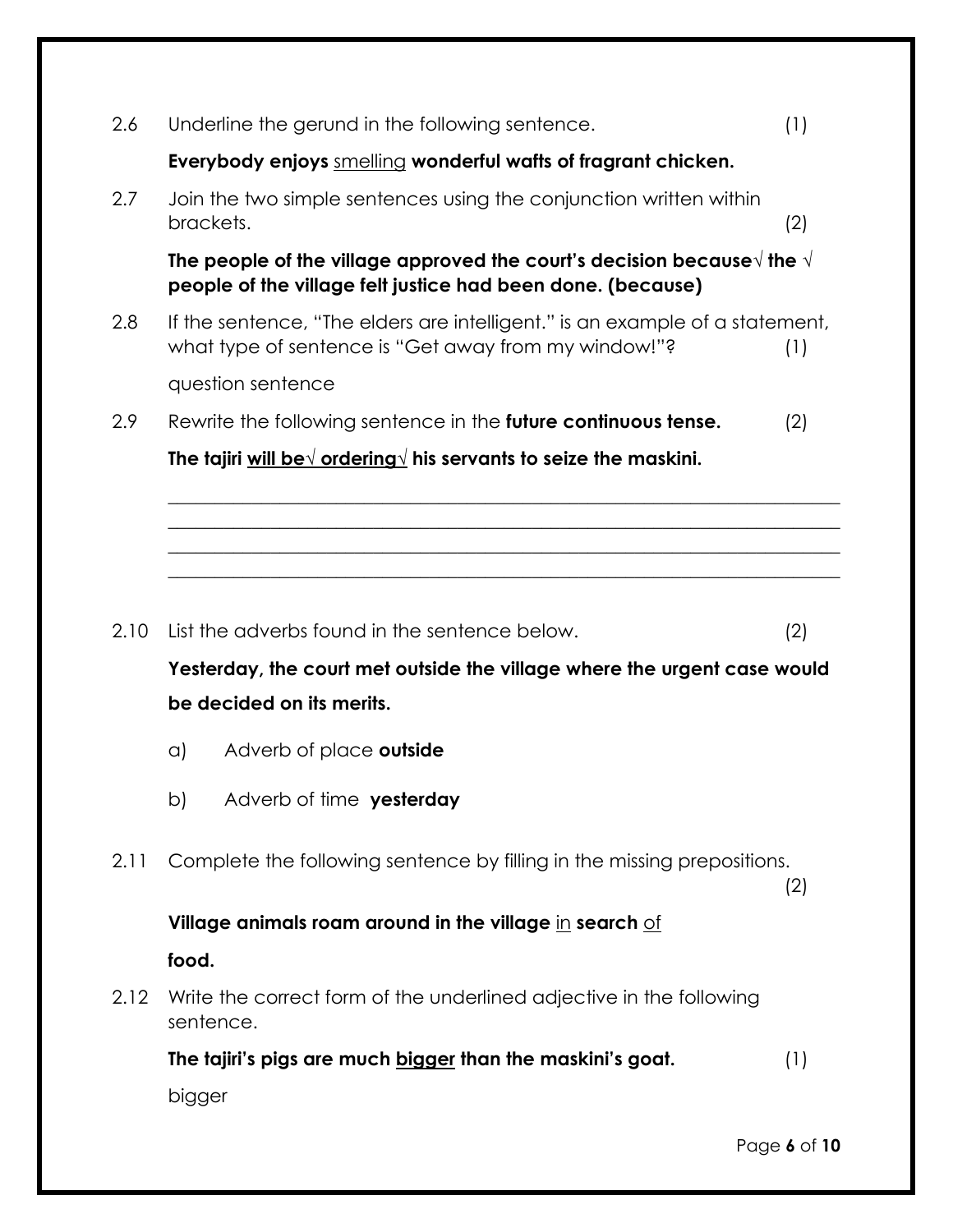2.13 Rewrite the following sentence in the active voice. (1)

The porridge was eaten by the maskini.

#### **The maskini ate the porridge.**

#### **SECTION C: WRITING AND PRESENTING (20 MARKS)**

**Question 3: Imagine that you are the reporter of your school newspaper. Choose and write about ONE of the following topics.**

- **3.1 Write a newspaper article about how one of the learners in your school won a competition hosted by a local radio station.**
- **3.2 Write a newspaper article about how a wealthy person or company assisted a learner in need at your school.**

#### **Instructions:**

- Make notes on the mind map below and then write out your article, using your notes.
- Your article should be between 100-120 words long (10-12 sentences).
- Ensure that the correct format for a newspaper article is used (e.g. newspaper name, headline, by-line (reporter).
- Spelling, grammar and punctuation should be used correctly.

#### **Complete the following mind map planning section:**

| Introductory sentence(s)    | How did it happen? |
|-----------------------------|--------------------|
| who, what, when, where, why |                    |
|                             |                    |
|                             |                    |
|                             |                    |
|                             |                    |
|                             |                    |
| Heading                     |                    |

\_\_\_\_\_\_\_\_\_\_\_\_\_\_\_\_\_\_\_\_\_\_\_\_\_\_\_\_\_\_\_\_\_\_\_\_\_\_\_\_\_\_\_\_\_\_\_\_\_\_\_\_\_\_\_\_\_\_\_\_\_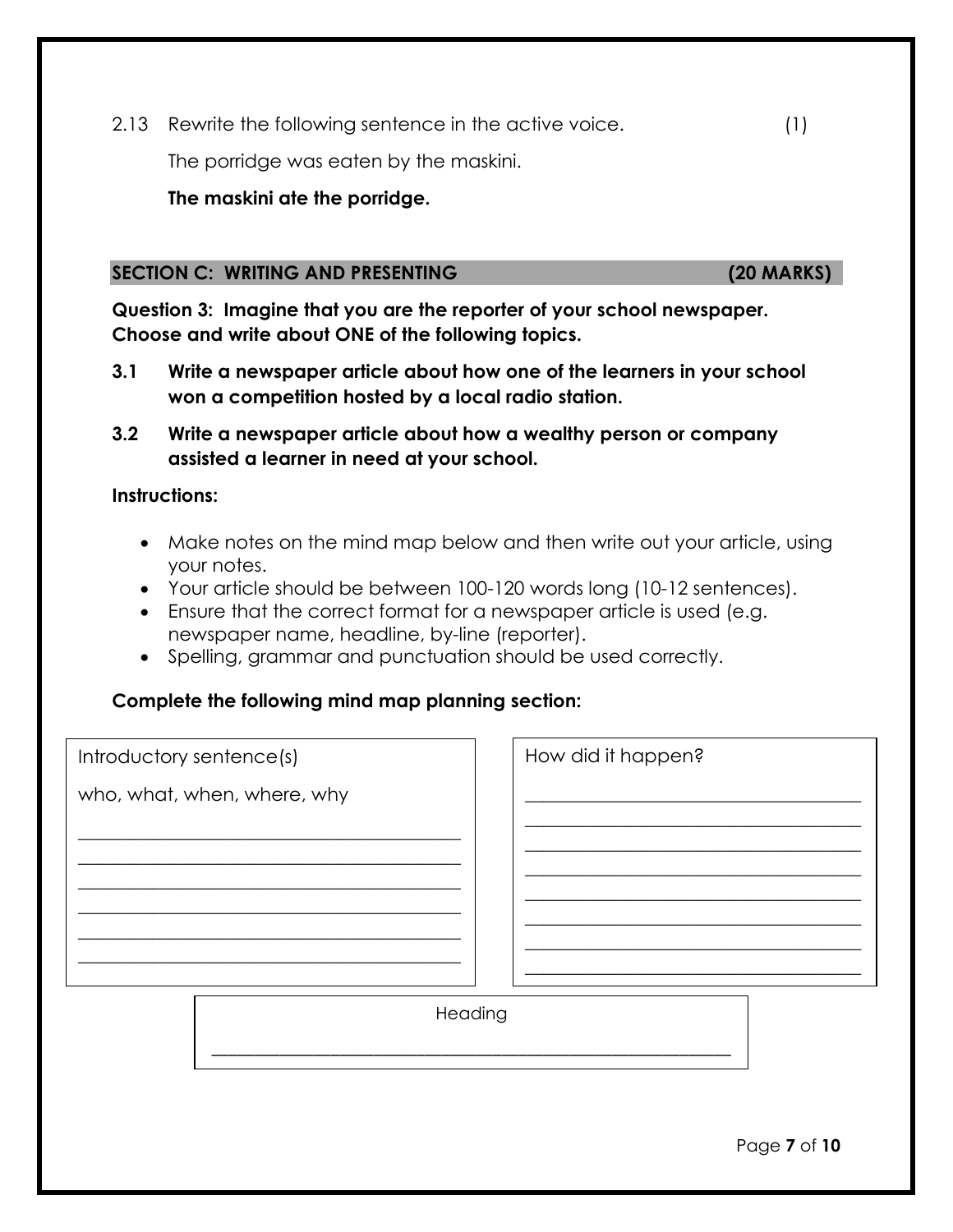| <u> 1989 - Johann Stoff, deutscher Stoffen und der Stoffen und der Stoffen und der Stoffen und der Stoffen und der</u><br>the control of the control of the control of the control of the control of<br><u> 1989 - Johann John Stein, market fan it ferskearre fan it ferskearre fan it ferskearre fan it ferskearre fan i</u> |  |
|--------------------------------------------------------------------------------------------------------------------------------------------------------------------------------------------------------------------------------------------------------------------------------------------------------------------------------|--|
|                                                                                                                                                                                                                                                                                                                                |  |
|                                                                                                                                                                                                                                                                                                                                |  |
|                                                                                                                                                                                                                                                                                                                                |  |
|                                                                                                                                                                                                                                                                                                                                |  |
|                                                                                                                                                                                                                                                                                                                                |  |
|                                                                                                                                                                                                                                                                                                                                |  |
|                                                                                                                                                                                                                                                                                                                                |  |
|                                                                                                                                                                                                                                                                                                                                |  |
|                                                                                                                                                                                                                                                                                                                                |  |
|                                                                                                                                                                                                                                                                                                                                |  |
|                                                                                                                                                                                                                                                                                                                                |  |
|                                                                                                                                                                                                                                                                                                                                |  |
|                                                                                                                                                                                                                                                                                                                                |  |
|                                                                                                                                                                                                                                                                                                                                |  |
|                                                                                                                                                                                                                                                                                                                                |  |
|                                                                                                                                                                                                                                                                                                                                |  |
|                                                                                                                                                                                                                                                                                                                                |  |
|                                                                                                                                                                                                                                                                                                                                |  |
|                                                                                                                                                                                                                                                                                                                                |  |
|                                                                                                                                                                                                                                                                                                                                |  |
|                                                                                                                                                                                                                                                                                                                                |  |
|                                                                                                                                                                                                                                                                                                                                |  |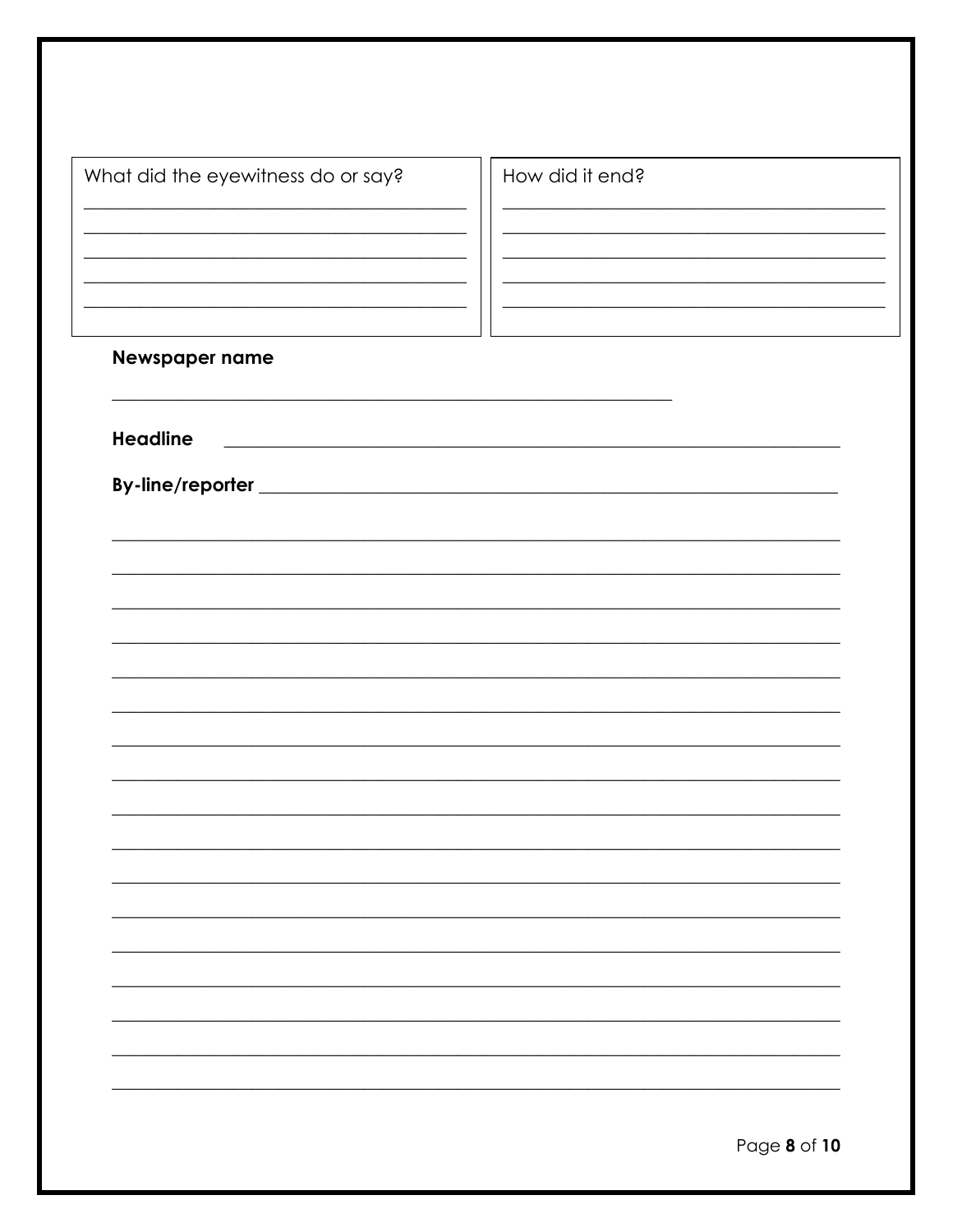# **Your writing will be assessed according to the following rubric:**

| Criteria        | 5                 | $\overline{4}$   | 3                | $\overline{2}$    | 1,0              |
|-----------------|-------------------|------------------|------------------|-------------------|------------------|
| Content         | Content is very   | Content is       | Some effort is   | Effort is made to | Content does     |
|                 | creative and      | creative and     | made to write    | write a           | not match the    |
|                 | matches the       | matches the      | creatively.      | paragraph.        | topic. Learners  |
|                 | topic well.       | topic.           | Content is topic | Content is not    | copied           |
|                 |                   |                  | related.         | related to the    | instructions.    |
|                 |                   |                  |                  | topic.            |                  |
| Newspaper       | Excellent lay-out | Good lay-out     | Acceptable lay-  | Lay-out lacks     | Almost no        |
| article lay-out | with a creative   | with a relevant  | out with a       | one or more of    | attempt has      |
|                 | newspaper         | newspaper        | newspaper        | the following:    | been made to     |
|                 | name, suitable    | name, suitable   | name, suitable   | newspaper         | address the      |
|                 | headline and      | headline and     | headline and     | name, suitable    | newspaper lay-   |
|                 | by-line           | by-line          | by-line          | headline and      | out or structure |
|                 | included.         | included.        | included.        | by-line. Only     | to the           |
|                 | Effective         | Effective        | Introduction     | some questions    | instructions.    |
|                 | introduction      | introduction     | answers to       | (who, what        |                  |
|                 | answers to who,   | mostly answers   | some who,        | where, when,      |                  |
|                 | what where,       | to who, what     | what where,      | why) have been    |                  |
|                 | when, why.        | where, when,     | when, why        | addressed.        |                  |
|                 |                   | why.             | questions.       |                   |                  |
| Planning        | The planning      | The planning     | An effort was    | An effort was     | The planning     |
|                 | process was       | process used     | made to use      | made to use       | process was not  |
|                 | used effectively  | contributes to a | the planning     | the planning      | used effectively |

**\_\_\_\_\_\_\_\_\_\_\_\_\_\_\_\_\_\_\_\_\_\_\_\_\_\_\_\_\_\_\_\_\_\_\_\_\_\_\_\_\_\_\_\_\_\_\_\_\_\_\_\_\_\_\_\_\_\_\_\_\_\_\_\_\_\_\_\_\_\_\_\_\_\_\_\_\_\_**

**\_\_\_\_\_\_\_\_\_\_\_\_\_\_\_\_\_\_\_\_\_\_\_\_\_\_\_\_\_\_\_\_\_\_\_\_\_\_\_\_\_\_\_\_\_\_\_\_\_\_\_\_\_\_\_\_\_\_\_\_\_\_\_\_\_\_\_\_\_\_\_\_\_\_\_\_\_\_**

**\_\_\_\_\_\_\_\_\_\_\_\_\_\_\_\_\_\_\_\_\_\_\_\_\_\_\_\_\_\_\_\_\_\_\_\_\_\_\_\_\_\_\_\_\_\_\_\_\_\_\_\_\_\_\_\_\_\_\_\_\_\_\_\_\_\_\_\_\_\_\_\_\_\_\_\_\_\_**

**\_\_\_\_\_\_\_\_\_\_\_\_\_\_\_\_\_\_\_\_\_\_\_\_\_\_\_\_\_\_\_\_\_\_\_\_\_\_\_\_\_\_\_\_\_\_\_\_\_\_\_\_\_\_\_\_\_\_\_\_\_\_\_\_\_\_\_\_\_\_\_\_\_\_\_\_\_\_**

**\_\_\_\_\_\_\_\_\_\_\_\_\_\_\_\_\_\_\_\_\_\_\_\_\_\_\_\_\_\_\_\_\_\_\_\_\_\_\_\_\_\_\_\_\_\_\_\_\_\_\_\_\_\_\_\_\_\_\_\_\_\_\_\_\_\_\_\_\_\_\_\_\_\_\_\_\_\_**

**\_\_\_\_\_\_\_\_\_\_\_\_\_\_\_\_\_\_\_\_\_\_\_\_\_\_\_\_\_\_\_\_\_\_\_\_\_\_\_\_\_\_\_\_\_\_\_\_\_\_\_\_\_\_\_\_\_\_\_\_\_\_\_\_\_\_\_\_\_\_\_\_\_\_\_\_\_\_**

**\_\_\_\_\_\_\_\_\_\_\_\_\_\_\_\_\_\_\_\_\_\_\_\_\_\_\_\_\_\_\_\_\_\_\_\_\_\_\_\_\_\_\_\_\_\_\_\_\_\_\_\_\_\_\_\_\_\_\_\_\_\_\_\_\_\_\_\_\_\_\_\_\_\_\_\_\_\_**

**\_\_\_\_\_\_\_\_\_\_\_\_\_\_\_\_\_\_\_\_\_\_\_\_\_\_\_\_\_\_\_\_\_\_\_\_\_\_\_\_\_\_\_\_\_\_\_\_\_\_\_\_\_\_\_\_\_\_\_\_\_\_\_\_\_\_\_\_\_\_\_\_\_\_\_\_\_\_**

Page **9** of **10**